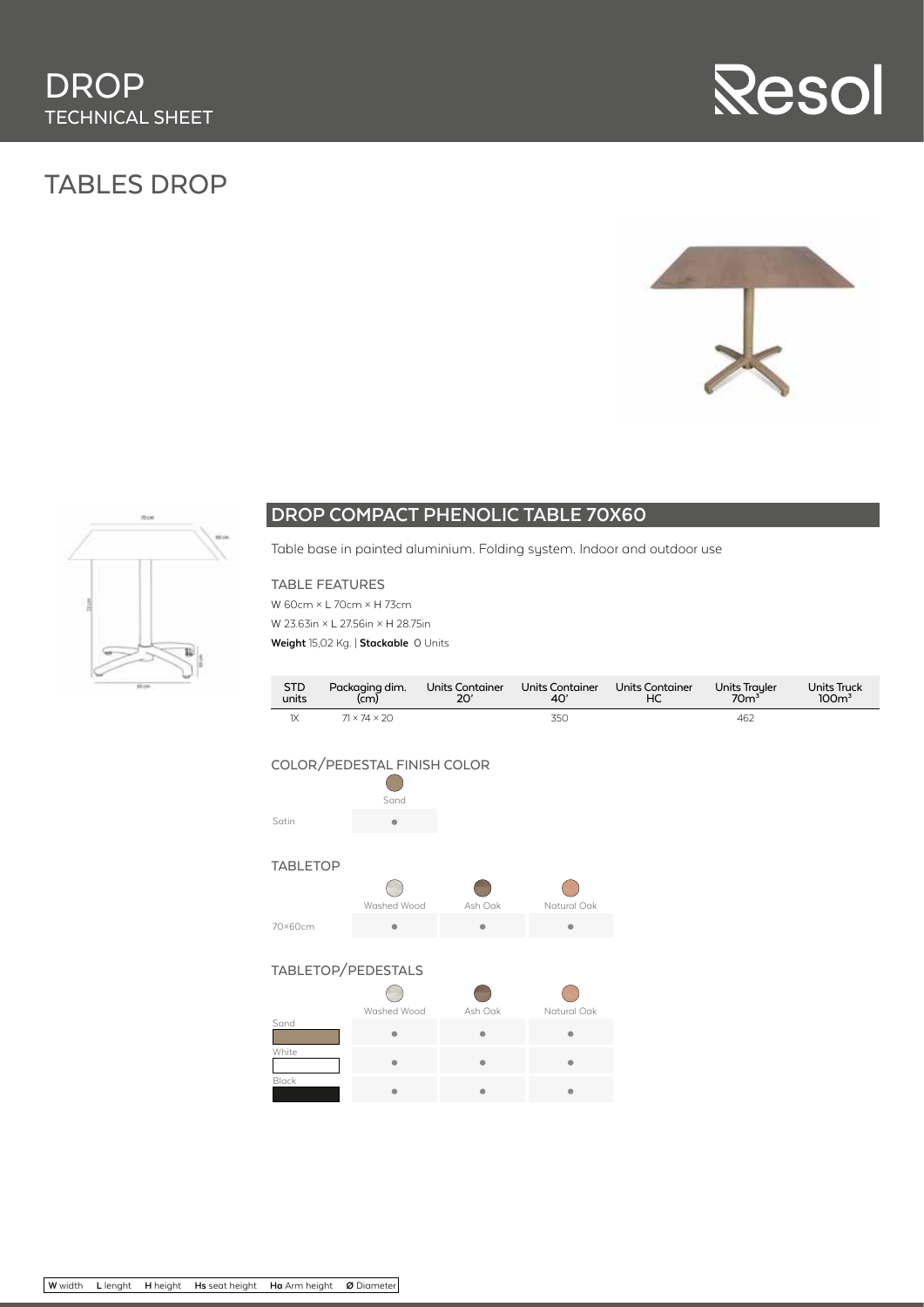# **DROP** TECHNICAL SHEET

# **Resol**



## **DROP COMPACT PHENOLIC TABLE 70X70**

Table base in painted aluminium. Folding system. Indoor and outdoor use

#### TABLE FEATURES

W 70cm × L 70cm × H 73cm W 27.56in × L 27.56in × H 28.75in

**Weight** 15,34 Kg. | **Stackable** 0 Units

| <b>STD</b><br>units         | Packaging dim.<br>(cm)   | Units Container<br>20' | <b>Units Container</b><br>40' | <b>Units Container</b><br>HC | Units Trayler<br>70m <sup>3</sup> | Units Truck<br>$100m$ <sup>3</sup> |  |  |
|-----------------------------|--------------------------|------------------------|-------------------------------|------------------------------|-----------------------------------|------------------------------------|--|--|
| 1X                          | $71 \times 74 \times 20$ |                        | 350                           |                              | 462                               |                                    |  |  |
| COLOR/PEDESTAL FINISH COLOR |                          |                        |                               |                              |                                   |                                    |  |  |
|                             | Sand                     | White                  | Black                         |                              |                                   |                                    |  |  |
| Satin                       | ۰                        | $\bullet$              | ۰                             |                              |                                   |                                    |  |  |
| <b>TABLETOP</b>             |                          |                        |                               |                              |                                   |                                    |  |  |
|                             | White                    | Washed Wood            | <b>Black</b>                  | Ash Oak                      | Natural Oak                       | Silver                             |  |  |
| 70×70cm                     | ۰                        | $\bullet$              | ۰                             | ۰                            | $\bullet$                         | ۰                                  |  |  |
| TABLETOP/PEDESTALS          |                          |                        |                               |                              |                                   |                                    |  |  |
|                             | White                    | Washed Wood            | <b>Black</b>                  | Ash Oak                      | Natural Oak                       | Silver                             |  |  |
| Sand                        | ۰                        | ٠                      | ۰                             | ۰                            | ٠                                 | $\bullet$                          |  |  |
| White                       | ۰                        | ۰                      | ۰                             | $\bullet$                    | ۰                                 | ۰                                  |  |  |
| Black                       | ۰                        | $\bullet$              |                               | $\bullet$                    | ٠                                 | $\bullet$                          |  |  |



### **DROP COMPACT PHENOLIC TABLE 80X80**

Table base in painted aluminium. Folding system. Indoor and outdoor use

#### TABLE FEATURES

W 80cm × L 80cm × H 73cm W 31.5in × L 31.5in × H 28.75in **Weight** 16,8 Kg. | **Stackable** 0 Units

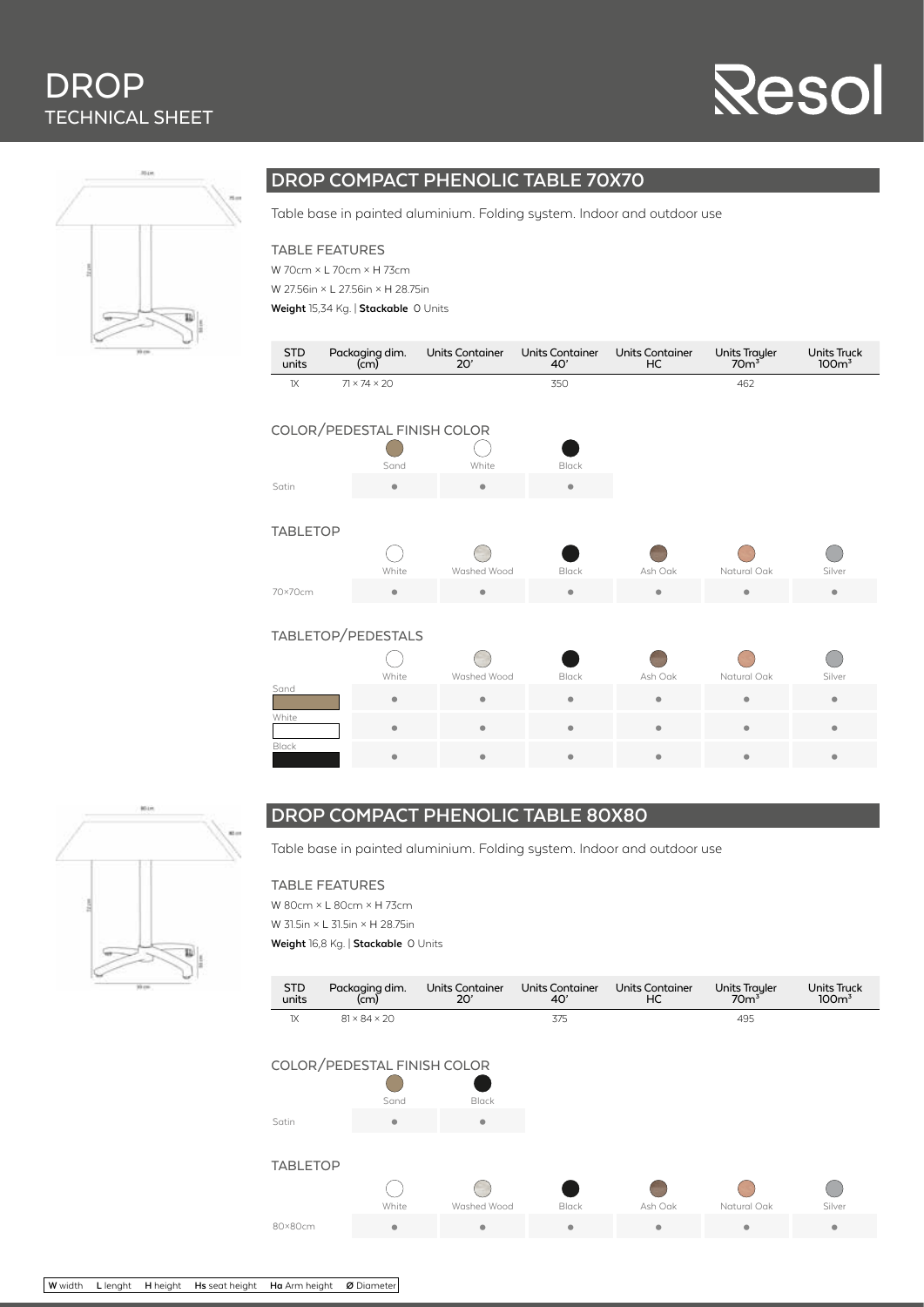# DROP TECHNICAL SHEET





| TABLETOP/PEDESTALS |  |
|--------------------|--|
|--------------------|--|

|       | = == . <del>.</del> == ==  .= <del>-</del> |             |       |           |                         |        |  |  |  |
|-------|--------------------------------------------|-------------|-------|-----------|-------------------------|--------|--|--|--|
|       |                                            |             |       |           |                         |        |  |  |  |
|       | White                                      | Washed Wood | Black | Ash Oak   | Natural Oak             | Silver |  |  |  |
| Sand  | $\bullet$                                  | ۰           | ۰     | $\bullet$ | $\bullet$               | ۰      |  |  |  |
| White | $\bullet$                                  | ۰           | ۰     | ۰         | $\bullet$               | ۰      |  |  |  |
| Black | ۰                                          | ۰           | ۰     |           | $\qquad \qquad \bullet$ | ٠      |  |  |  |

### **DROP COMPACT PHENOLIC TABLE Ø70**

Table base in painted aluminium. Folding system. Indoor and outdoor use

| ٠ |  |
|---|--|
|   |  |

TABLE FEATURES H 73cm × Ø 70cm H 28.75in × Ø 27.56in **Weight** 13 Kg. | **Stackable** 

|                     | $\frac{1}{2}$                                  |                               |                               |                              |                                   |                                        |
|---------------------|------------------------------------------------|-------------------------------|-------------------------------|------------------------------|-----------------------------------|----------------------------------------|
| <b>STD</b><br>units | Packaging dim.<br>$\left(\text{cm}\right)^{3}$ | <b>Units Container</b><br>20' | <b>Units Container</b><br>40' | <b>Units Container</b><br>HC | Units Trayler<br>70m <sup>3</sup> | <b>Units Truck</b><br>100 <sup>3</sup> |
| 1X                  | $71 \times 74 \times 20$                       |                               | 350                           |                              | 462                               |                                        |
|                     | COLOR/PEDESTAL FINISH COLOR                    |                               |                               |                              |                                   |                                        |
|                     | Sand                                           | White                         | Black                         |                              |                                   |                                        |
| Satin               | ۰                                              | $\bullet$                     | $\bullet$                     |                              |                                   |                                        |
|                     |                                                |                               |                               |                              |                                   |                                        |
| <b>TABLETOP</b>     |                                                |                               |                               |                              |                                   |                                        |
|                     |                                                |                               |                               |                              |                                   |                                        |
|                     | White                                          | Black                         | Silver                        |                              |                                   |                                        |
| Ø 70cm              | ۰                                              | $\bullet$                     | $\bullet$                     |                              |                                   |                                        |
|                     |                                                |                               |                               |                              |                                   |                                        |
|                     | TABLETOP/PEDESTALS                             |                               |                               |                              |                                   |                                        |
|                     | White                                          | Black                         | Silver                        |                              |                                   |                                        |
| Sand                | ۰                                              | ۰                             | ٠                             |                              |                                   |                                        |
| White               | $\bullet$                                      | ۰                             | ۰                             |                              |                                   |                                        |
| Black               | ٠                                              | $\bullet$                     | $\bullet$                     |                              |                                   |                                        |